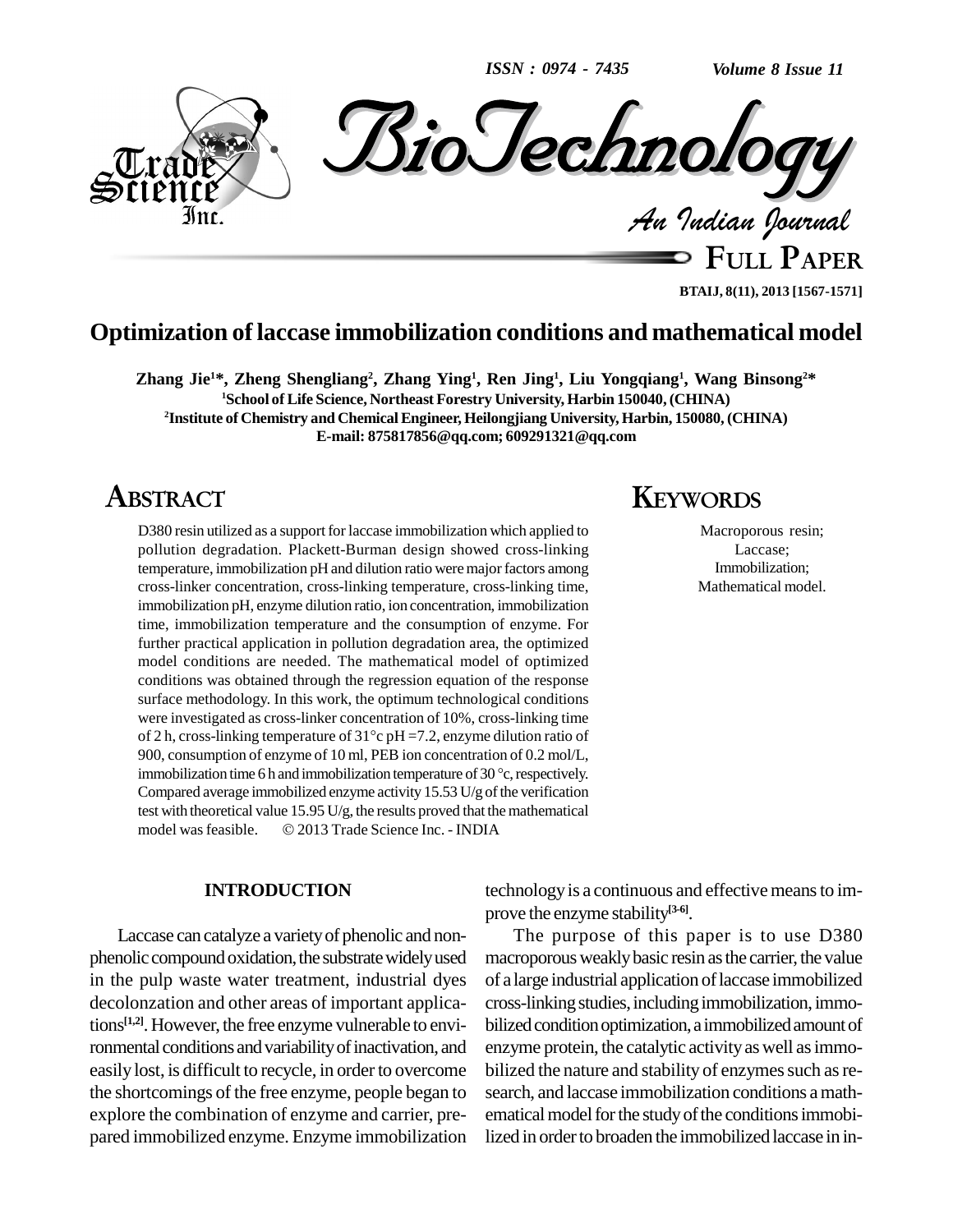# **FULL PAPER**

dustryapplication **[7-9]**.

### **MATERIALSAND METHODS**

#### **Test materials**

Materials: laccase, D380 macroporous styrene alkaline ion exchange resin.

Reagents: glutaraldehyde solution(50%)(GA), di sodium hydrogen phosphate, citric acid,ABTS, etha nol,Congo red, deionized water.

#### **Test method**

Application of Plackett-Burman (PB) experimental design method for screening an important factor<sup>[10,11]</sup>,  $(A)$ and in accordance with the relevant references and single-factor test results, designed Plackett-Burman (PB) test factors and levels. Based on previous studies and reported in the literature, the choice of the number of trials  $N = 12$  of the experimental design. The crosslinking agent concentration  $(X1)$ , crosslinking temperature (X2), cross-linking time (X3), pH of immobilization (*X*4), enzyme dilution multiple (*X*5), ion concentration  $(X6)$ , time of immobilization  $(X7)$ , temperature ofimmobilization (*X*8) enzymedosage(*X*9),9 factors to study, the response was immobilized enzyme activity (*Y*)0According to Plackett-Burman (PB) experimental design method of screening out of three important factors, statistical analysis using SAS V8.2 software for Box-Behnken test design and response surface analy sis carried out to determine the best level of three im portant factors<sup>[12]</sup>. Those tests of this study were done mobil by 17 times, including analysis of 12 trials for analysis of test points, and set the repeat test five times, used to estimate the experimental error; enzyme activityin re-sponse to <sup>a</sup> immobilized value, according to Box- Behnken design of test results, the use of SAS soft ware for quadratic regression analysis of the results.

#### **Analysis program**

Low temperature air drying, the system was dried  $\begin{bmatrix} 1 & -1 \\ 1 & 2 & 3 \end{bmatrix}$ method for determination of laccase activit<sup>[14,15]</sup>. immobilized laccase. This article is based on ABTS  $[13]$   $X2+$ as the substrate for selection of the light absorption

Immobilized laccase adding 2 mLof pH 3.0 diso dium hydrogen phosphate-citrate buffer solution and 1 mLdistilled water, centrifuged and the supernatant is



blank. Corresponding quality of laccase immobilized by adding 2 mL of pH 3.4 disodium hydrogen phos phate-citrate buffer solution and 1 mL 1 mmol/LABTS<br>solution, reaction in 3 min then ice in 10 min to stop the<br>reaction, at 4 °c,under 8000 rpm centrifuge for 5 min, solution, reaction in 3 min then ice in 10 min to stop the the supernatant measured in absorbance at 420 nm. Immobilized laccase enzyme activity is calculated as follows:

$$
P(\text{unit} / (g \cdot \text{min}) = \frac{\frac{AV}{\varepsilon t} \times 1000}{M_0}
$$
  
Where  $M_{-\rho}$  is the quality of the immobilized laccase, A

Where  $M_{\sigma}$  is the quality of the immobilized laccase, *A*<br>(*A* <0.5) is the absorbance value at time *t*,  $\varepsilon$  as the substrate extinction coefficient  $36000$  L/(mol·cm) at 420 nm, *V* is added to the pool than the color amount ofsolution, usually3mL, *t* isreaction time.

Immobilized enzyme andimmobilized enzyme obtained after supernatant, the supernatant combined with coomassie blue staining, also known as Bradford determination of the supernatant protein content, in order to calculate the efficiency of enzyme immobilization.

#### **RESULTSAND DISCUSSION**

## **According to thePlackett-Burman design method for screening an important factor**

Designed by the Plackett-Burmen obtained results, level of each factor should select the appropriate value, and analyze the cross-linking temperature, pH of im mobilization and enzyme dilution effect of the three immobilized enzyme activity as the main factors, according to the size and value, their positive and negative effects of surface response test arrangements and level of the three factors, as shown in TABLE 1.

#### **Response surface analysis and results**

The quadratic regression equation **Example 5 Fix 3 Fix 3 Fix 3 Fix 3 Fix 3 Fix 3 Fix 4 9 4 0 0 ×** *X* **1 -<br>** *Y* **= 1 5 . 6 8 6 0 0 + 0 . 4 9 4 0 0 ×** *X* **1 -**The quadratic regression equation<br> $Y = 1\ 5\ 6\ 8\ 6\ 0\ 0 + 0\ 4\ 9\ 4\ 0\ 0 \times X\ 1\ -$ <br> $1.23088 \times X2 + 0.42413 \times X3 - 0.27100 \times X1 \times$  $X2+0.050500 \times X1 \times X3+1.60325 \times X2 \times X3-1.60325 \times X2 \times X3-1.60325 \times X3 \times X3-1.60325 \times X3 \times X3-1.60325 \times X3 \times X3-1.60325 \times X3 \times X3-1.60325 \times X3 \times X3-1.60325 \times X3 \times X3-1.60325 \times X3 \times X3-1.60325 \times X3 \times X3-1.60325 \times X3 \times X3-1.60325 \times X3 \times X3-1.60325 \$ 1.23088×*X*2+0.42413×*X*3-0.27100×*X*1×<br>X2+0.050500×*X*1×*X3*+1.60325×*X*2×*X3-*<br>2.99638×(*X*1)?-3.3286×(*X*2)?-2.62513×(*X*3)? X2+0.050500×X1×X3+1.60325×X2×X3-<br>2.99638×(X1)<sup>2</sup>-3.3286×(X2)<sup>2</sup>-2.62513×(X3)<sup>2</sup><br>(X1:cross-linking temperature (°c), X2: pH of immobilization, *X*3: enzyme dilution)

From the analysis of variance model can be seen in TABLE 2,  $\alpha$  = 0.01 level in the return of significant one-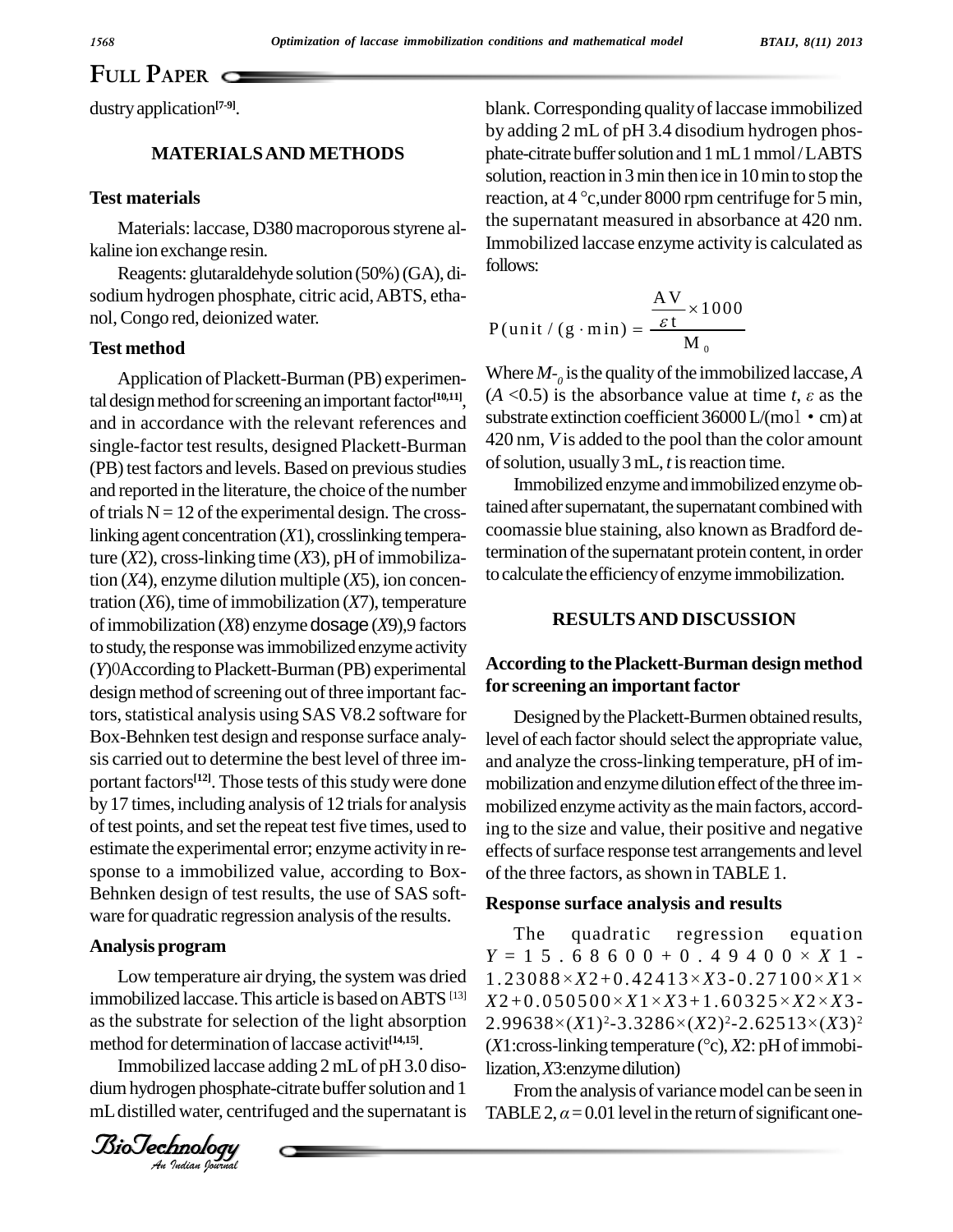| <b>Factor symbol</b> | Factor                    | <b>Estimated effect</b> | <b>Standard deviation</b> | <b>T</b> value | $Prob> T $ value | <b>Sort</b> |
|----------------------|---------------------------|-------------------------|---------------------------|----------------|------------------|-------------|
| X1                   | Crosslinker concentration | $-0.225$                | 0.228                     | $-0.163$       | 0.428            | 7           |
| X2                   | Crosslinking temperature  | $-0.513$                | 0.228                     | $-0.373$       | 0.153            | 3           |
| $X_3$                | Crosslinking time         | $-0.396$                | 0.228                     | $-0.288$       | 0.224            | 5           |
| <i>X</i> 4           | pH of immobilization      | 0.827                   | 0.228                     | 0.602          | 0.068            |             |
| X <sub>5</sub>       | Enzyme dilution           | 0.610                   | 0.228                     | 0.444          | 0.116            | 2           |
| X6                   | Ion concentration         | $-0.222$                | 0.228                     | $-0.161$       | 0.433            | 8           |
| X7                   | Immobilized time          | 0.082                   | 0.228                     | 0.059          | 0.781            | 9           |
| X <sup>8</sup>       | Immobilized temperature   | 0.426                   | 0.228                     | 0.310          | 0.202            | 4           |
| X9                   | To enzyme                 | $-0.240$                | 0.228                     | $-0.175$       | 0.402            | 6           |

 $TABLE 1: Results of statistic analysis$ 

time items, the second termon the response have a sig nificant impact, but the interaction term was not significant, indicating that the interaction between the selected factors is not obvious, using the model can not consider the interaction between factors; loss of the proposed items reflect the experimental data and the model does not match the situation,  $P = 0.164 > 0.1$ , shows no loss to be significant, so that the correct model selection.

**TABLE 2 : Regression analysis of variance**

| Source of         | DF             | SS     | MS    | <b>F</b> value | Pr>F   |               |
|-------------------|----------------|--------|-------|----------------|--------|---------------|
| variation         |                |        |       |                |        |               |
| X2                | $\mathbf{1}$   | 1.95   | 1.95  | 3.74           | 0.0943 |               |
| X4                | 1              | 12.12  | 12.12 | 23.23          | 0.0019 | n. v.         |
| X5                | 1              | 1.44   | 1.44  | 2.76           | 0.1408 |               |
| X2X2              | $\mathbf{1}$   | 0.29   | 0.29  | 0.56           | 0.4775 |               |
| <i>X2X4</i>       | $\mathbf{1}$   | 0.010  | 0.010 | 0.020          | 0.8927 |               |
| <i>X2X5</i>       | 1              | 10.28  | 10.28 | 19.70          | 0.0030 |               |
| X4X4              | 1              | 37.80  | 37.80 | 72.44          | 0.0001 |               |
| X4X5              | 1              | 46.65  | 46.65 | 89.39          | 0.0001 |               |
| <b>X5X5</b>       | $\mathbf{1}$   | 29.02  | 29.02 | 55.60          | 0.0001 |               |
| Model             | 9              | 152.74 | 16.97 | 27.27          | 0.0001 |               |
| One-time items    | 3              | 5.21   | 1.74  | 0.15           | 0.9284 |               |
| Quadratic         | 3              | 19.76  | 6.56  | 0.50           | 0.6899 | ture          |
| Interaction terms | 3              | 3.99   | 1.33  | 15.34          | 0.0117 | (cro<br>lizat |
| Error term        | 7              | 4.34   | 0.62  |                |        | and           |
| Loss of the       | 3              | 3.31   | 15.34 | 0.0117         | 0.164  | (cro          |
| proposed items    |                |        |       |                |        | (hH)          |
| Pure error        | $\overline{4}$ | 0.35   | 0.087 |                |        |               |
| All items         | 16             | 156.40 |       |                |        | tour          |

Analysis diagram drawn by the regression equation, the Institute of the corresponding shape of the surface fitting, response surface analysis chart and the corresponding three-dimensional contour map, respectively, shown in Figure.1, Figure.2, Figure.3, Figure.4, Fig ure.5 and Figure.6. From the figures, and software analysis shows that the existence of a stable point of the regression equation, while stable point of great value%



and from the density of lines can be obtained:  $X2$ <br> $($ FromFigures.1 and Figures.2 can be seen: the picture showsthe oval-shaped contour, indicating that*X*2 From Figures.1 and Figures.2 can be seen: the picture shows the oval-shaped contour, indicating that *X*2 (crosslinking temperature (°c)) and *X*4 (pH of immobilization) a significant interaction between two factors;<br>and from the density of lines can be obtained: X2<br>(crosslinking temperature (°c))has more effect than X4 (pH of immobilization) on the value response.

From Figure.3 and Figure.4 can be seen in the contour map: contour map of its near-round, indicating that the interaction between two factors was not significant; and from the density of lines can be drawn: *X2* (cross-

*Indian Journal*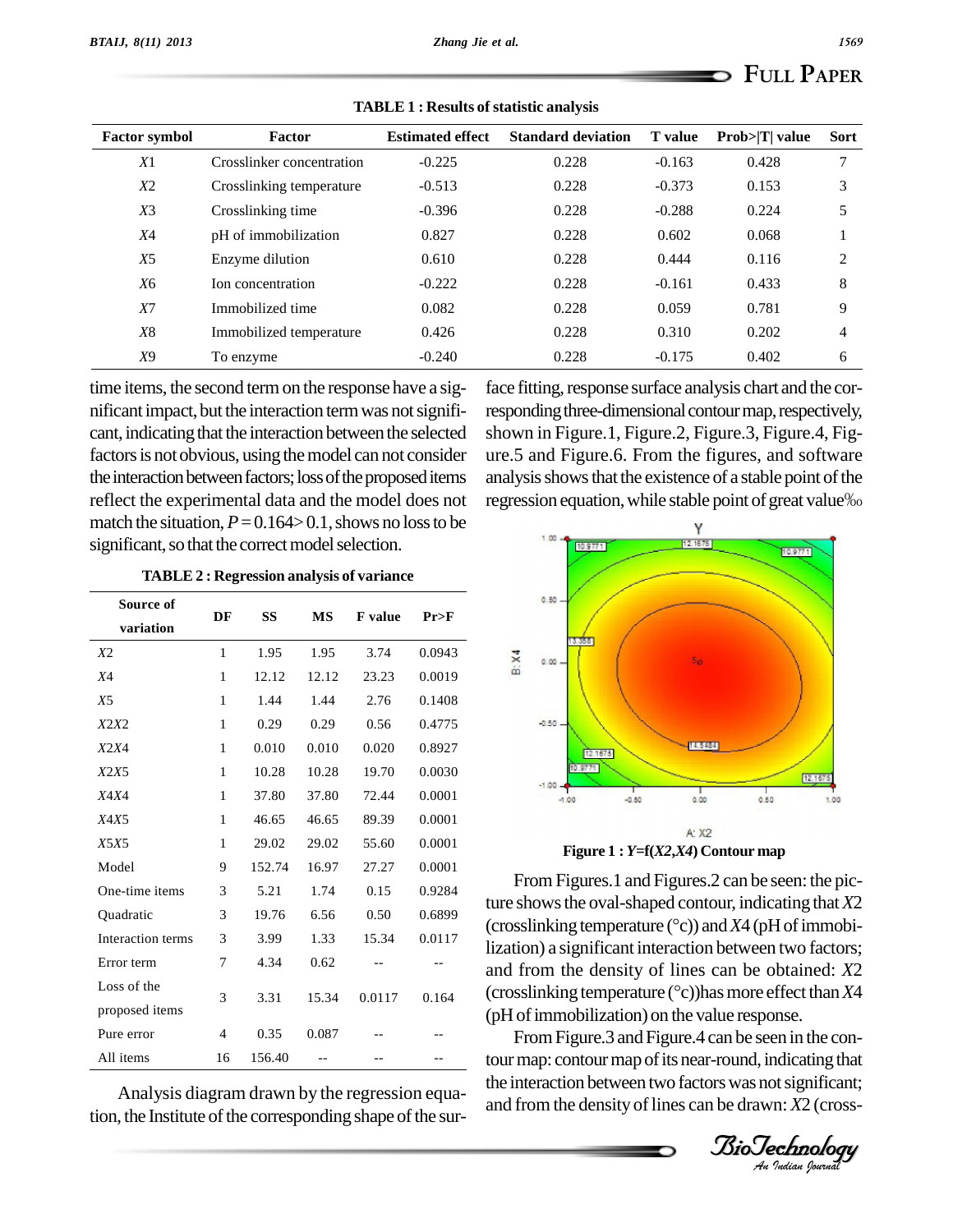**FULL PAPER**



**Figure 2 :** *Y***=f(***X2***,***X4***)Three-dimensional response surface analysis chart**



**Figure <sup>3</sup> :** *<sup>Y</sup>***=f(***X***2,***X***5)Contour map**

**linked temperature (°C)** has more effect than the *X5* linked temperature (°C) has more effect than the *X5* (enzyme dilution factor) on the response value.

and interaction between two ractors, and noni the density of lines can be drawn: *X4* (crosslinking temperafactor) on the response value. Figures.5 and Figures.6 can be seen: the picture showsthe oval-shaped contour, indicating that*X*4 (pH ofimmobilization) and*X*5 (enzyme dilution) a signifi cant interaction between two factors; and from the dencant interaction between two factors; and from the density of lines can be drawn:  $X4$  (crosslinking temperature ( $^{\circ}$ c)) has more effect than the  $X5$  (enzyme dilution

### **Experimental verification**

According to the actual situation crosslinking temperature ( $\degree$ c)(*X2*), pH of immobilization (*X4*), the en-

*<i>BioJechnology*<br>An Judian Journa



**Figure 4 :** *Y***=f(***X***2,***X***5)Three-dimensional response surface analysis chart**





**Figure 6 :** *Y***=f(***X4***,***X5***)Three-dimensional response surface analysis chart**